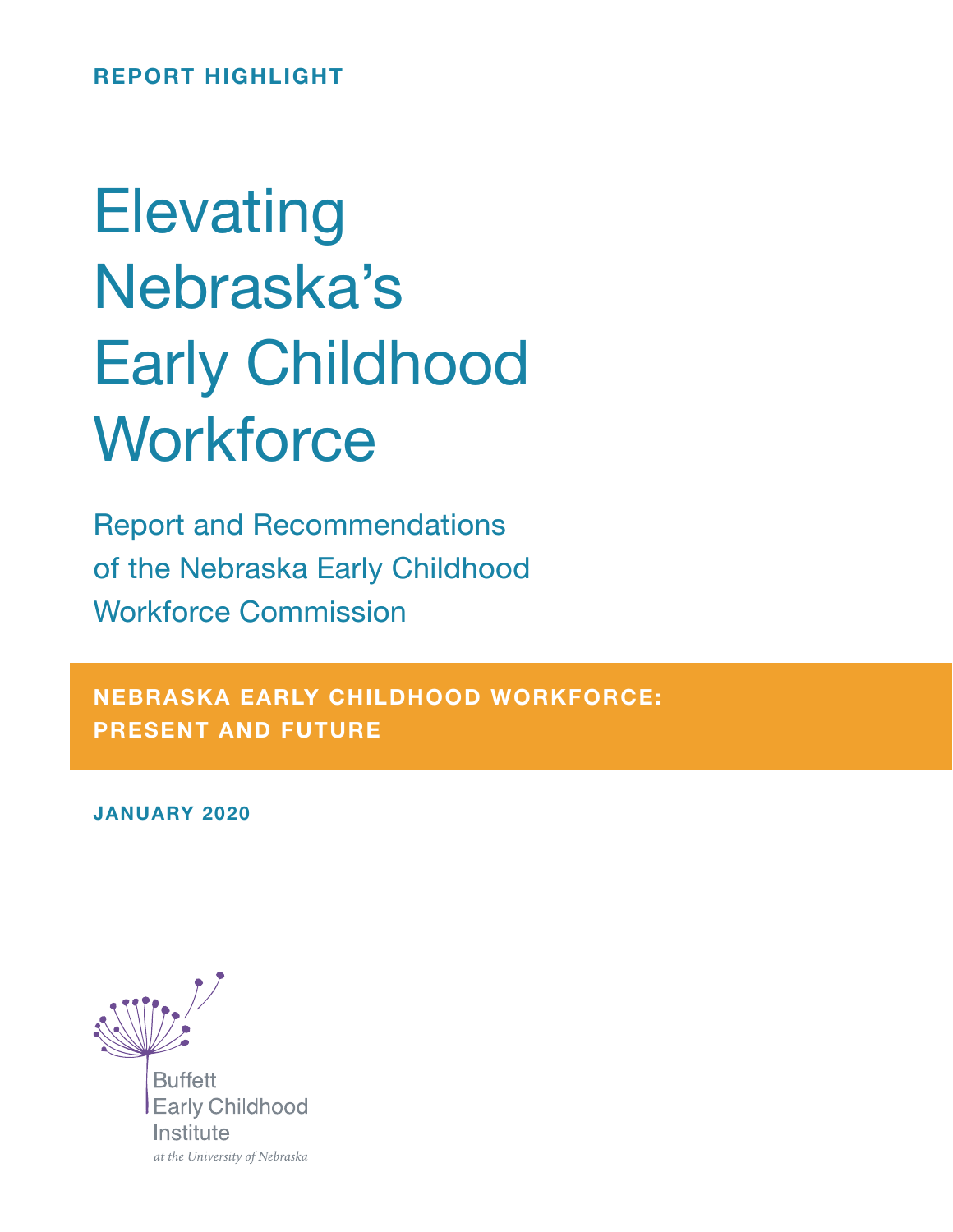### NEBRASKA EARLY CHILDHOOD WORKFORCE: PRESENT AND FUTURE

The data presented here describe two situations: the present reality for children, families, and the early childhood workforce, and a future reality in which the goals and recommendations of the commission are fully implemented. As we move from the present to the future, our focus on the valuable professional role of the early childhood workforce in the lives of children, families, and communities becomes more prominent. These facts and figures demonstrate the need for recognizing the specialized knowledge and skills of early care and education professionals and the importance of compensating them for the expertise they provide.

### **PRESENT FUTURE EXPLORER IN EXPLORER WITH A SERVICE STATE OF STATE OF STATE OF STATE OF STATE OF STATE OF STATE**

**Nebraskans** depend on the early childhood professionals who care for and educate their young children, but access to highquality services is inconsistent and limited, depending on where families live and what they can afford.

- In Nebraska, more than 75% of children under age 6 live in homes where all adults work<sup>9</sup>
- 84% of Nebraska counties do not have enough child care slots to meet the needs of families with young children.<sup>23</sup>
- In 2016, more than 4,000 Nebraska parents were forced to leave a job, not accept a job, or change jobs because of child care problems.21
- Only 15% of Nebraskans statewide reported being very satisfied with the quality of early care and education programs available in the city or area where they live.<sup>23</sup>

Every Nebraska family has access to highquality early care and education.

### **PRESENT FUTURE EXPLORATION CONTINUES.**

The qualifications required to be an early childhood professional vary dramatically, depending more on the setting where a child receives care and education than on the developmental needs of the child.

- The qualifications required for early childhood professionals are inconsistent across early care and education settings (see Appendix B).
- Early care and education settings with the least stringent teacher qualification requirements are those that serve the state's youngest children, despite the knowledge that 90% of brain growth takes place during the first five years of life and success at this stage of development sets children up for success in school and life.<sup>13</sup>
- The specialized knowledge and skills required of early childhood professionals to provide developmentally appropriate care and education is just as great for those caring for and teaching very young children as it is for those teaching children in the elementary school years.<sup>1</sup>

The qualifications required to be an early childhood professional will be based on the developmental needs of children and consistent across all early care and education settings.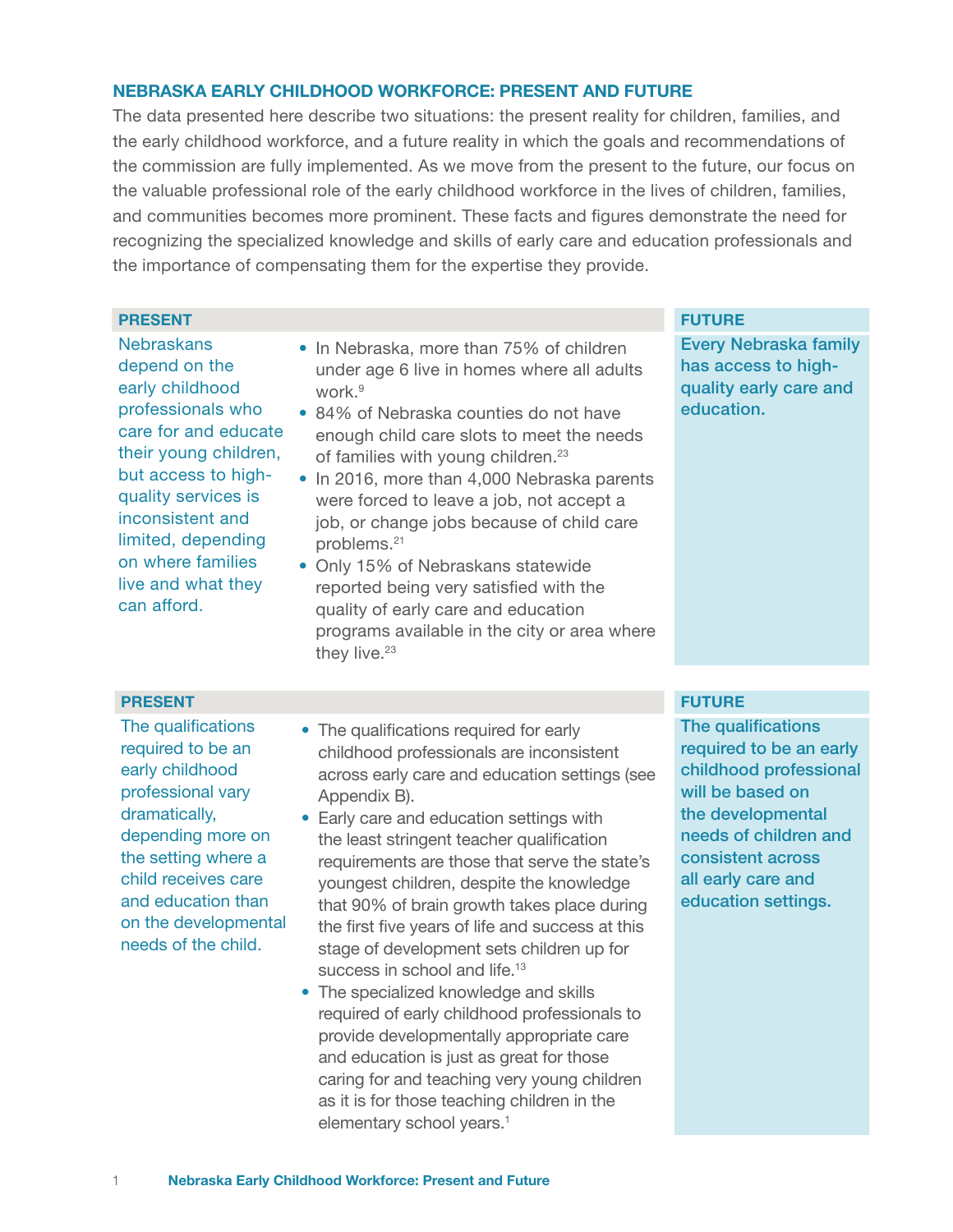### **PRESENT FUTURE EXPLORER SERVICE SERVICE SERVICE SERVICE SERVICE SERVICE SERVICE SERVICE SERVICE SERVICE SERVICE**

- Early childhood programs must apply for and combine funding from multiple sources, some of which have inconsistent quality standards, in order to cover operating expenses.
- In Nebraska, federal and state funds are distributed through 15 different financing mechanisms, originating from agencies with distinct regulatory standards, compliance monitoring, and qualifications requirements.
- Time and energy that professionals would otherwise make available to children and families is often devoted to the administrative task of braiding funding sources to generate enough revenue to cover the cost of providing early care and education.

Nebraska maximizes public-sector investments in early care and education by reducing the administrative burden of pursuing multiple funding sources, increasing coordination across government agencies, and linking the receipt of funds to highquality standards.

Wages and benefits will reflect the professional expertise required of the early childhood workforce.

### **PRESENT FUTURE EXPLORER SERVICE SERVICE SERVICE SERVICE SERVICE SERVICE SERVICE SERVICE SERVICE SERVICE SERVICE**

Wages and benefits of early childhood professionals vary by the setting where children receive early care and education. The same work does not garner the same pay.

- The median annual pay for early childhood professionals is \$25,980 for those providing in-home early care and education, \$18,706 for center-based teachers, \$36,000 for PreKindergarten teachers, and \$41,000 for Kindergarten-Grade 3 teachers.<sup>24</sup>
- The median annual pay for center-based teachers is half that of school-based PreKindergarten teachers, even though the age and developmental needs of children being served are the same.<sup>24</sup>
- The median annual pay for center-based teachers falls below the poverty line by almost \$1,400 for a family of three.<sup>24</sup>
- Only 39% of center-based teachers have health insurance, compared to 91% of school-based PreKindergarten teachers.<sup>24</sup>

### **PRESENT FUTURE EXPLORER SERVICE SERVICE SERVICE SERVICE SERVICE SERVICE SERVICE SERVICE SERVICE SERVICE SERVICE**

Low wages and lack of professional support create severe hardships for the early childhood workforce.

- 27% of home-based and 20% of centerbased teachers depend on some type of public assistance.<sup>24</sup>
- 20% of center-based and school-based teachers hold second jobs.<sup>24</sup>
- On average, 10% of early childhood educators from rural areas have clinically depressive symptoms, as do 9% from urban areas and 7% from large towns.<sup>24</sup>
- Teacher turnover is as high as 26% in some early care and education settings.<sup>34</sup>

Improved wages, benefits, and professional supports will bolster the early childhood workforce, contributing to professional wellbeing, continuity of care for children, and stability for families and communities.